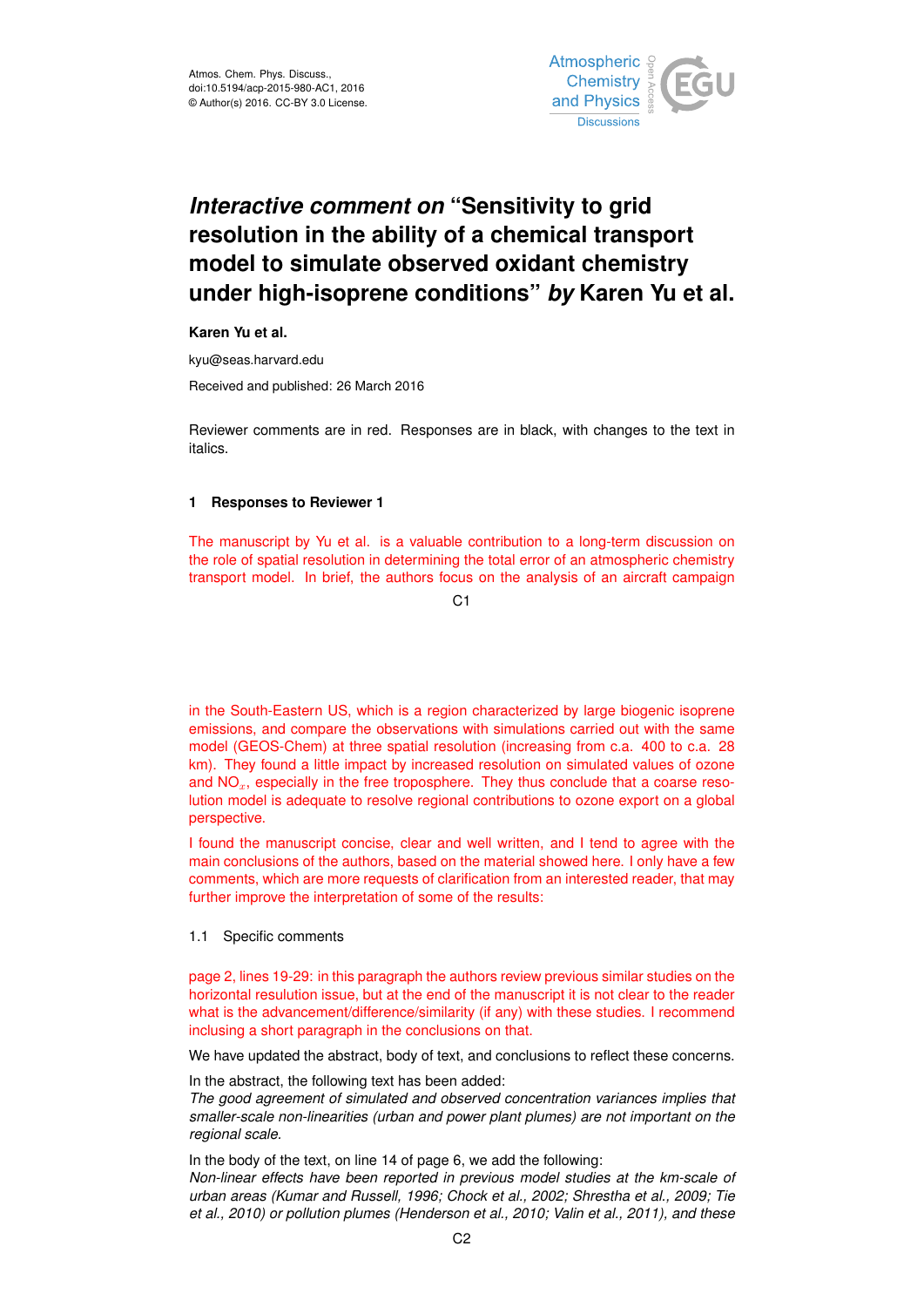$s$ mall-scale effects are not resolved here even at  $0.25^o \times 0.3125^o$  resolution.

In the conclusions, we amend the following paragraph (addition in italics):

Spatial correlations between model and observations improve as resolution increases from  $4^{\circ} \times 5^{\circ}$  to  $2^{\circ} \times 2.5^{\circ}$  but then decrease as resolution increases further to  $0.25^{\circ} \times$  $0.3125^o$ . This shows that finer modes of variability are more difficult to capture in models of commensurate resolution, *consistent with the results of previous studies such as Fiore et al. (2003) and Valari and Menut (2008)*.

And add the following sentence:

*Previous model studies have pointed out significant chemical non-linearities at the* scale of urban and industrial plumes, smaller than the  $0.25^{\circ} \times 0.3125^{\circ}$  resolution used *here. However, the ability of GEOS-Chem to simulate the variability of concentrations observed in SEAC*4*RS implies that such small-scale effects are not important on the regional scale.*

page 5, lines 4-5: the varying  $ISOP-NO_x$  relationship in the model is one of the most intriguing results presented in the manuscript. However, its interpretation is left too much to speculations by the reader. Can this analysis be improved? For example, can the referred statement on "temperature and stagnation" be proved calculating correlatons with temperature and a stagnation index?

We now compute correlations with temperature and update line 5 on page 5 to read as follows:

The  $4^o \times 5^o$  simulation actually shows positive correlations, likely reflecting a common sensitivity to *regional stagnation and resulting high temperatures. We find in the model that NO<sub>x</sub> concentrations are strongly correlated with surface air temperature on the*  $4^o \times 5^o$  *scale (r = 0.66) but not on the*  $0.25^o \times 0.3125^o$  *scale (r = 0.17).* 

page 5, lines 13-15: The role of OH is recurring here and throughout the manuscript. Please consider to include some visualization of the changing OH or related species fields, this may help the reader in the interpretation of results.

 $C<sub>3</sub>$ 

We have updated Figure 2 to include panels colored by OH to show more clearly OH depletion under low- $NO<sub>x</sub>$  conditions.

page 6, lines 26-27: I do not completely agree with this statement, in particular for isoprene. Looking at Figure 4, all the model realizations look pretty similar to observations, however Taylor diagram in Figure 5 display a dramatic decrease of model skills with increasing resolution. It is not clear to the reader why it happens at this point, it comes as some sort of surprise, so it needs further analysis and discussion. Perhaps, here and for other purposes it would be beneficial to include some sort of more direct visualization of the model-to-obs comparisons (e.g. simple timeseries of data, or scatter plots), maybe in the supplement, in order to keep the main text concise

We amended the text to clarify that correlations are computed using observations averaged to model grid and timestep. We average observations to model grid and timestep as this is a fairer way to compare model output to observations when computing correlations, but it also means correlations will worsen at higher resolution because higher resolution features are inherently more difficult to capture.

## **2 Responses to Reviewer 2**

The authors explain and show concisely the main thesis of the manuscript which falls within the scope of the journal. References and discussion of previous work is sufficient. I recommend publication with minor revisions.

#### 2.1 Main comments

Many aspects (mostly chemical) are left to other papers which are not all available in ACPD yet (e.g. Travis et al.). Therefore, I would like to see in the manuscript the relative differences for the simulated daytime ozone levels going from  $2^o \times 2.5^o$  to  $0.25^o \times 0.3125^o$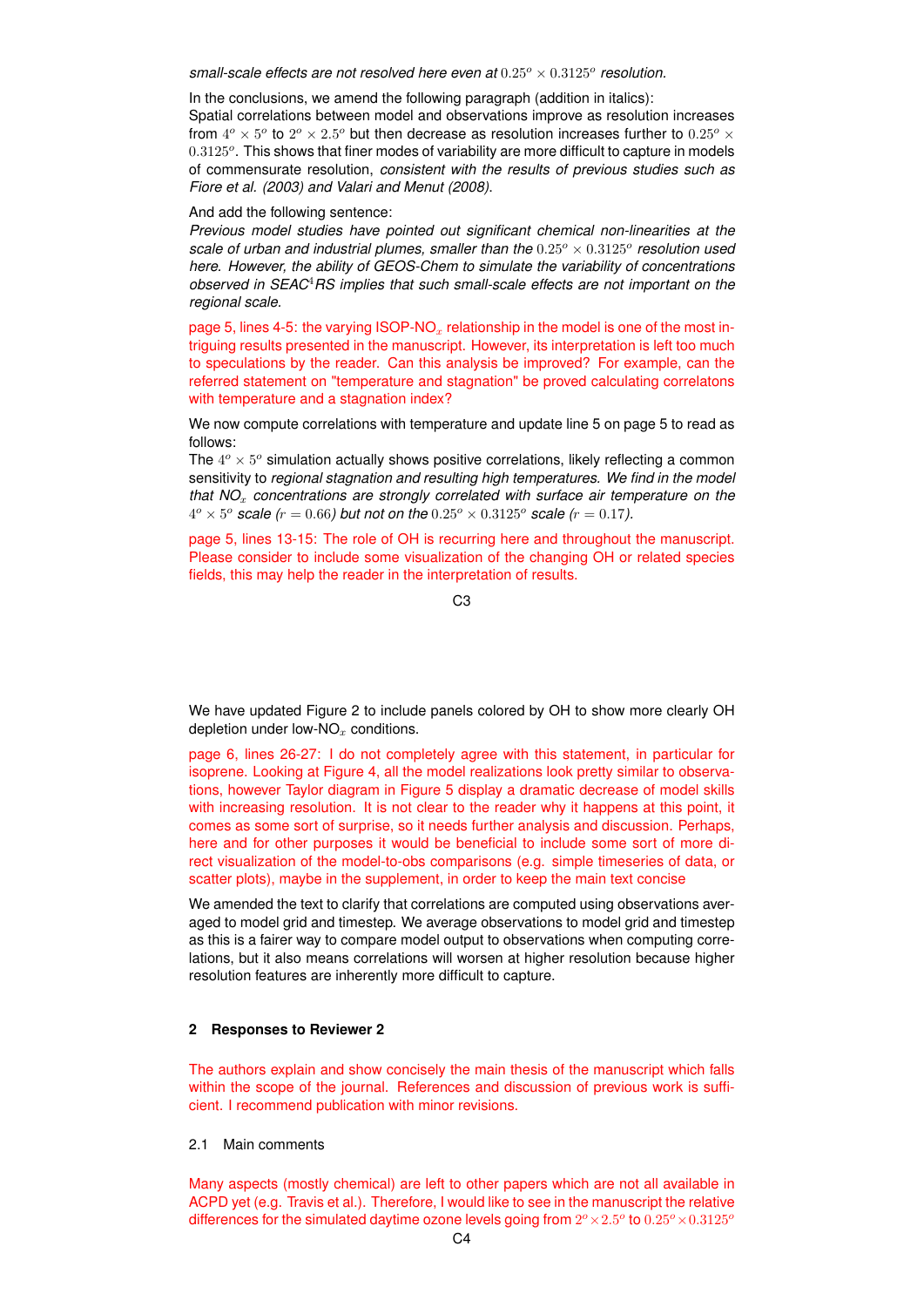resolution. Such a figure for August at the surface and at 4 km would be sufficient and help make the point of the authors clearer.

Travis et al., (2016) and the other GEOS-Chem papers referenced are now either published or in ACPD. References have been updated in our manuscript.

The authors discuss the segregation of isoprene and  $NO<sub>x</sub>$  emissions and of isoprene oxidation pathways. These statements need some abstraction by the reader and are obvious. They should be substantiated by calculations. The literature I am aware of discusses the intensity of chemical segregation between two species like isoprene and OH and not between two pathways or emissions. Please add mathematical definitions, calculations and a figure for different model resolutions.

Additional discussion of isoprene oxidation pathways can be found in Travis et al., (2016).

We have updated Figure 2 to include panels colored by OH to show more clearly OH depletion under low-NO<sub>x</sub> conditions (see attached figure).

## **3 References**

Chock, D. P., Winkler, S. L., and Sun, P.: Effect of grid resolution and subgrid assumptions on the model prediction of a reactive bouyant plume under convective conditions, Atmos. Environ., 36, 4649–4662, doi:10.1016/S1352-2310(02)00422-3, 2002.

Fiore, A. M., Jacob, D. J., Mathur, R., and Martin, R. V.: Application of empirical orthogonal functions to evaluate ozone simulations with regional and global models, J. Geophys. Res., 108, doi:10.1029/2002jd003151, 4431, 2003.

Henderson, B. H., Jeffries, H. E., Kim, B.-U., and Vizuete, W. G.: The influence of model resolution on ozone in industrial volatile organic compound plumes, J. Air Waste

C5

Manage., 60, 1105–1117, doi:10.3155/1047-3289.60.9.1105, 2010.

Kumar, N. and Russell, A. G.: Multiscale air quality modeling of the northeastern United States, Atmos. Environ., 30, 1099–1116, doi:10.1016/1352-2310(95)00317-7, 1996.

Shrestha, K. L., Kondo, A., Kaga, A., and Inoue, Y.: High-resolution modeling and evaluation of ozone air quality of Osaka using MM5-CMAQ system, J. Environ. Sci., 21, 782–789, doi:10.1016/s1001-0742(08)62341-4, 2009.

Tie, X., Brasseur, G., and Ying, Z.: Impact of model resolution on chemical ozone formation in Mexico City: application of the WRF-Chem model, Atmos. Chem. Phys., 10, 8983–8995, doi:10.5194/acp-10-8983-2010, 2010.

Travis, K. R., Jacob, D. J., Fisher, J. A., Kim, P. S., Marais, E. A., Zhu, L., Yu, K., Miller, C. C., Yantosca, R. M., Sulprizio, M. P., Thompson, A. M., Wennberg, P. O., Crounse, J. D., St. Clair, J. M., Cohen, R. C., Laugher, J. L., Dibb, J. E., Hall, S. R., Ullmann, K., Wolfe, G. M., Pollack, I. B., Peischl, J., Neuman, J. A., and Zhou, X.:  $NO_x$  emissions, isoprene oxidation pathways, vertical mixing, and implications for surface ozone in the Southeast United States, Atmos. Chem. Phys. Discussions, doi:10.5194/acp-2016- 110, 2016.

Valari, M. and Menut, L.: Does an increase in air quality models' resolution bring surface ozone concentrations closer to reality?, J. Atmos. Ocean Tech., 25, 1955–1968, doi:10.1175/2008jtecha1123.1, 2008.

Valin, L. C., Russell, A. R., Hudman, R. C., and Cohen, R. C.: Effects of model resolution on the interpretation of satellite  $NO<sub>2</sub>$  observations, Atmos. Chem. Phys., 11, 11 647–11 655, doi:10.5194/acp-11-11647-2011, 2011.

Interactive comment on Atmos. Chem. Phys. Discuss., doi:10.5194/acp-2015-980, 2016.